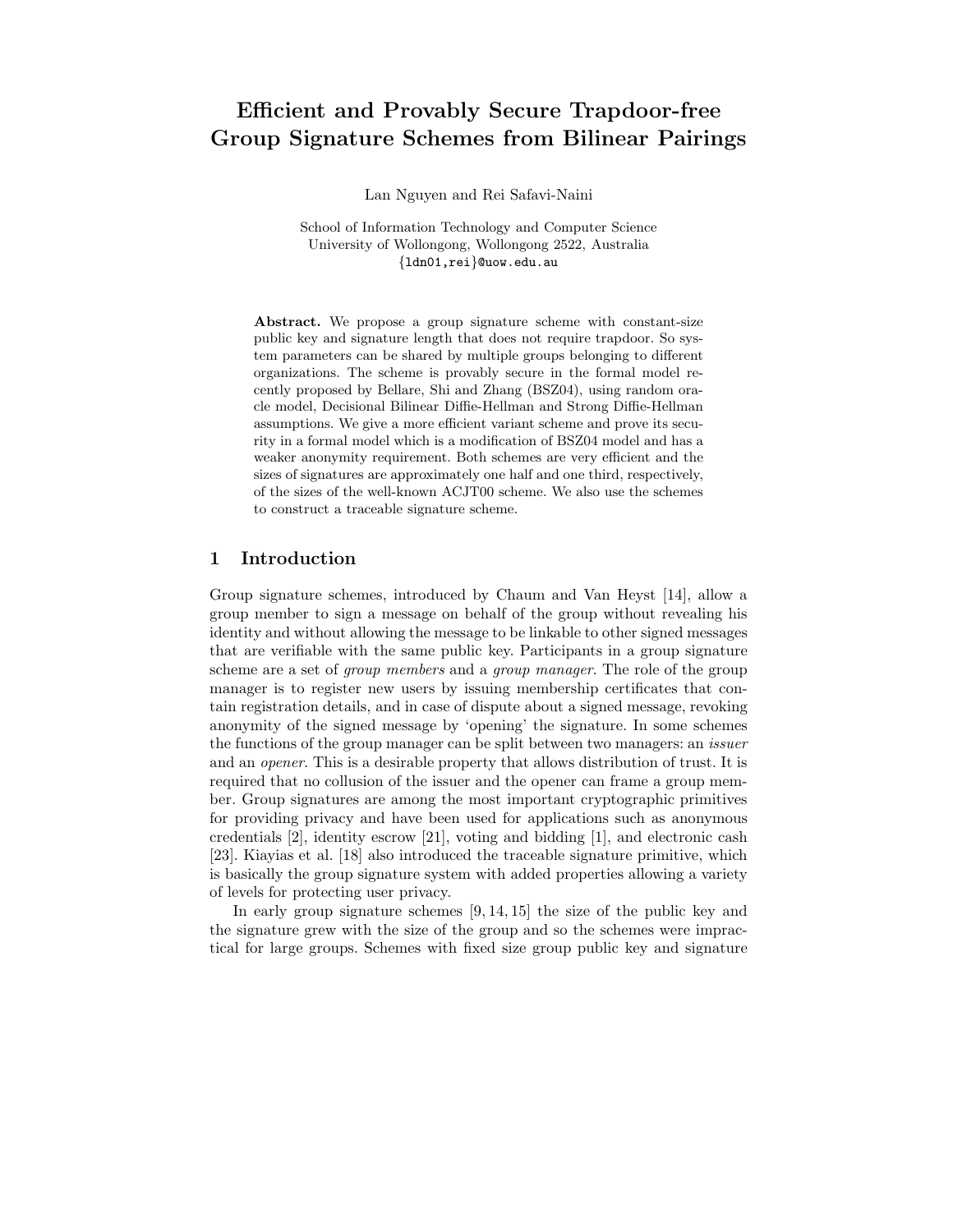length have been first proposed in [13] and later extended in [12, 1, 2]. In Crypto 2000, Ateniese et al. (ACJT00) [1] proposed an efficient group signature scheme with very short length and low computation cost. This scheme is also the only scheme that has been proved to satisfy the informal list of security requirements of group signature schemes. Ateniese and de Medeiros (AdM03) proposed an efficient group signature scheme [2] that is 'without trapdoor' in the sense that none of parties in the system including the group manager need to know the trapdoor. That is the system trapdoor is only used during the initialisation and to generate system parameters. The advantage of this property is that the same trapdoor information can be used to initiate different groups. The importance and usefulness of this property in real-world applications, for example when the group signature scheme is used as a building block of an anonymous credential system among a number of organizations that need to communicate and transfer information about users while protecting their privacy, have been outlined in [2]. A drawback of AdM03 scheme is that it has a single group manager who is responsible for registration of users and opening of signatures, and it is not possible to separate the two functionalities. In AdM03 scheme, the group manager stores the certificate  $(r, s)$  of each member. The signature of a group member contains elements  $\chi$  and  $E_1$  satisfying the equation  $E_1 = \chi^r$ , and so, to revoke a signature, the group manager (or any party with the knowledge of the certificates) can try all certificates to find the one satisfying the equation. This is an computationally expensive process. The security proof (corrected version) is for the informal list of security requirements, and is given in the generic model [3].

Security of a group signature scheme has been traditionally proved by showing that it satisfies a list of informally defined requirements. Bellare et al. [4] gave a formal security model (BSZ04) for (partially) dynamic groups with four security requirements (Correctness, Anonymity, Traceability and Non-frameability). The model uses various oracles including an Open oracle that takes a signed message and reveals the identity of the signer. The ACJT00 scheme although satisfies the conventional list of requirements but cannot be proved secure in the formal model mainly because of the inclusion of the Open oracle in the model. Kiayias et al. [19] proposed an extension (KY04 scheme) of ACJT00 scheme that is proved secure in their formal model. A new direction in constructing group signature schemes is to use bilinear pairings to shorten the lengths of the signature and key. Boneh et al. [7] proposed a short group signature scheme (BBS04) based on the Strong Diffie-Hellman assumption and a new assumption called the Decisional Linear assumption. The scheme is provably secure in a formal model where the Opening oracle is not available and the Non-frameability property is not required, in comparison with the BSZ04 model. They also showed how to construct an extension, which provides Non-frameability (exculpability). Based on the LRSW assumption [22], Camenisch and Lysyanskaya [11] proposed a group signature scheme (CL04) derived from a signature scheme which allows an efficient zero-knowledge proof of the knowledge of a signature on a committed message, and used it to construct an efficient anonymous credential system.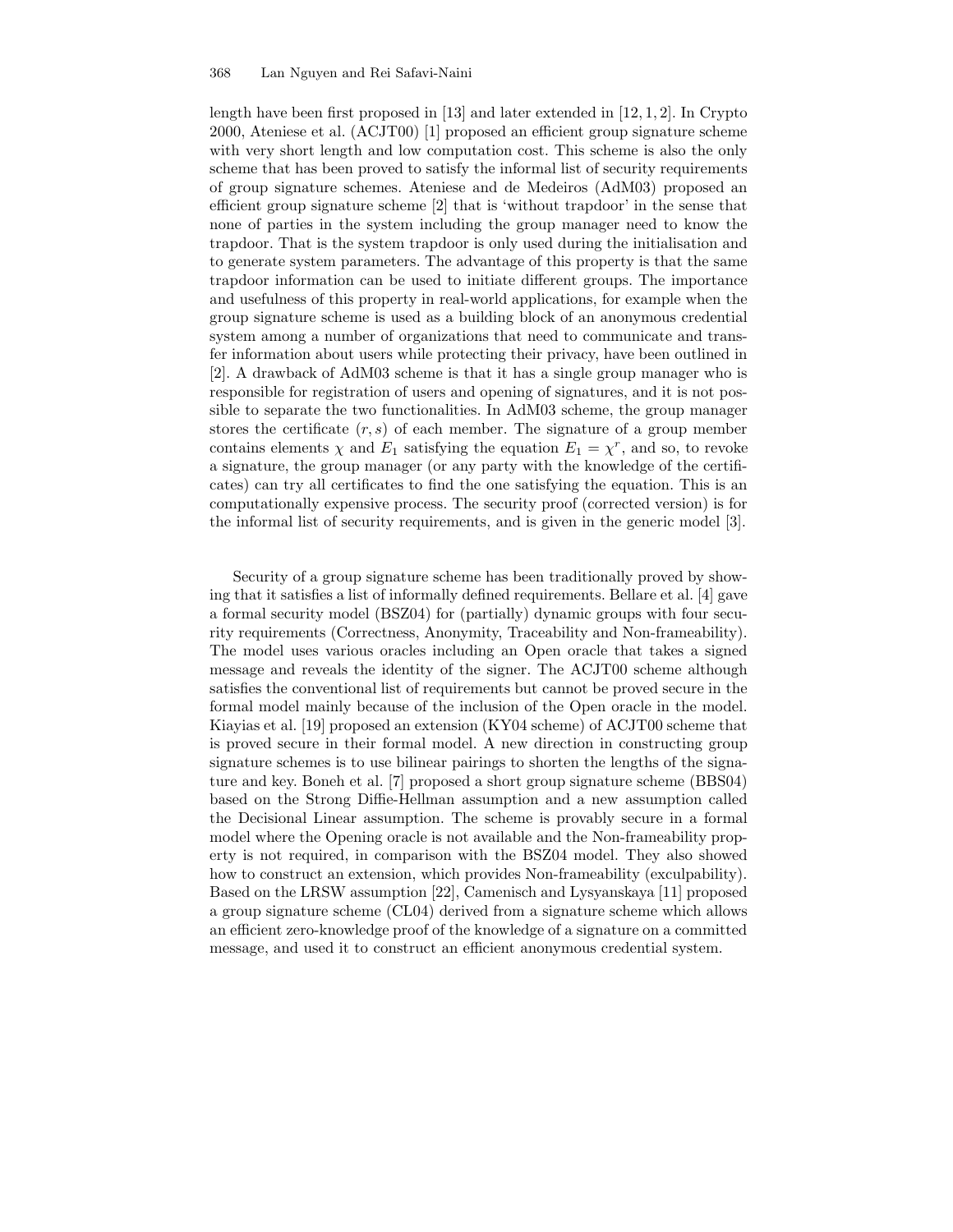## Our contribution

In this paper, we first propose a new efficient group signature scheme with a number of attractive properties and prove its security in the BSZ04 model under the Decisional Bilinear Diffie-Hellman and Strong Diffie-Hellman assumptions, using random oracle model. We then give an efficient variant of this scheme and prove its security in the reduced version of BSZ04 model. The only difference between the original BSZ04 model and the reduced version is in modelling anonymity property, as in the reduced version, the adversary does not have access to the Open oracle. This is a plausible model for all cases that the opener is a highly trusted entity and cannot be accessed by the adversary. We also extend the variant scheme to a provably secure traceable signature scheme.

All proposed schemes have fixed lengths for group public key and signature, and so can be used for large size groups. Using elliptic curve cryptography in our schemes results in shorter lengths for signatures and keys. For example, for a comparable level of security as the ACJT00 scheme with 1024 bit composite modulus, our group signature schemes require elliptic curve groups of order 170 bit prime, resulting in the sizes of signatures in our two schemes to be one third and one half, respectively, of the size in ACJT00 scheme. For higher security levels this ratio will be smaller.

Our schemes can be converted into identity escrow systems or extended to support efficient membership revocation, as shown in [26]. The schemes are trapdoor-free. The only other trap-door free scheme is the AdM03 scheme, which uses a trapdoor in the initialisation of the system and assumes that the initialising party "safely forgets" the trapdoor. An advantage of our schemes over AdM03 scheme is that they allow separation of issuer and the opener, hence distribution of trust. Finally in our schemes, the interactive protocol underlying the signature scheme achieves honest verifier perfect zero-knowledge without any computational assumption whereas in the ACJT00 and KY04 schemes, the corresponding protocols achieve honest verifier statistical zero-knowledge under the Strong RSA assumption.

The paper is organized as follows. Section 2 gives related background and section 3 describes our group signature scheme and its security proofs. Section 4 gives a modification of BSZ04 formal model and a variant group signature scheme, and proves that the variant scheme and ACJT00 scheme are secure in the modified model. Section 5 describes our traceable signature scheme and section 6 provides efficiency comparison with ACJT00 scheme.

# 2 Preliminaries

#### 2.1 Bilinear Pairings

Let  $\mathbb{G}_1, \mathbb{G}_2$  be cyclic additive groups generated by  $P_1$  and  $P_2$ , respectively, both with order  $p$ , a prime, and  $\mathbb{G}_M$  be a cyclic multiplicative group with the same order. Suppose there is an isomorphism  $\psi : \mathbb{G}_2 \to \mathbb{G}_1$  such that  $\psi(P_2) = P_1$ . Let  $e : \mathbb{G}_1 \times \mathbb{G}_2 \to \mathbb{G}_M$  be a bilinear pairing with the following properties: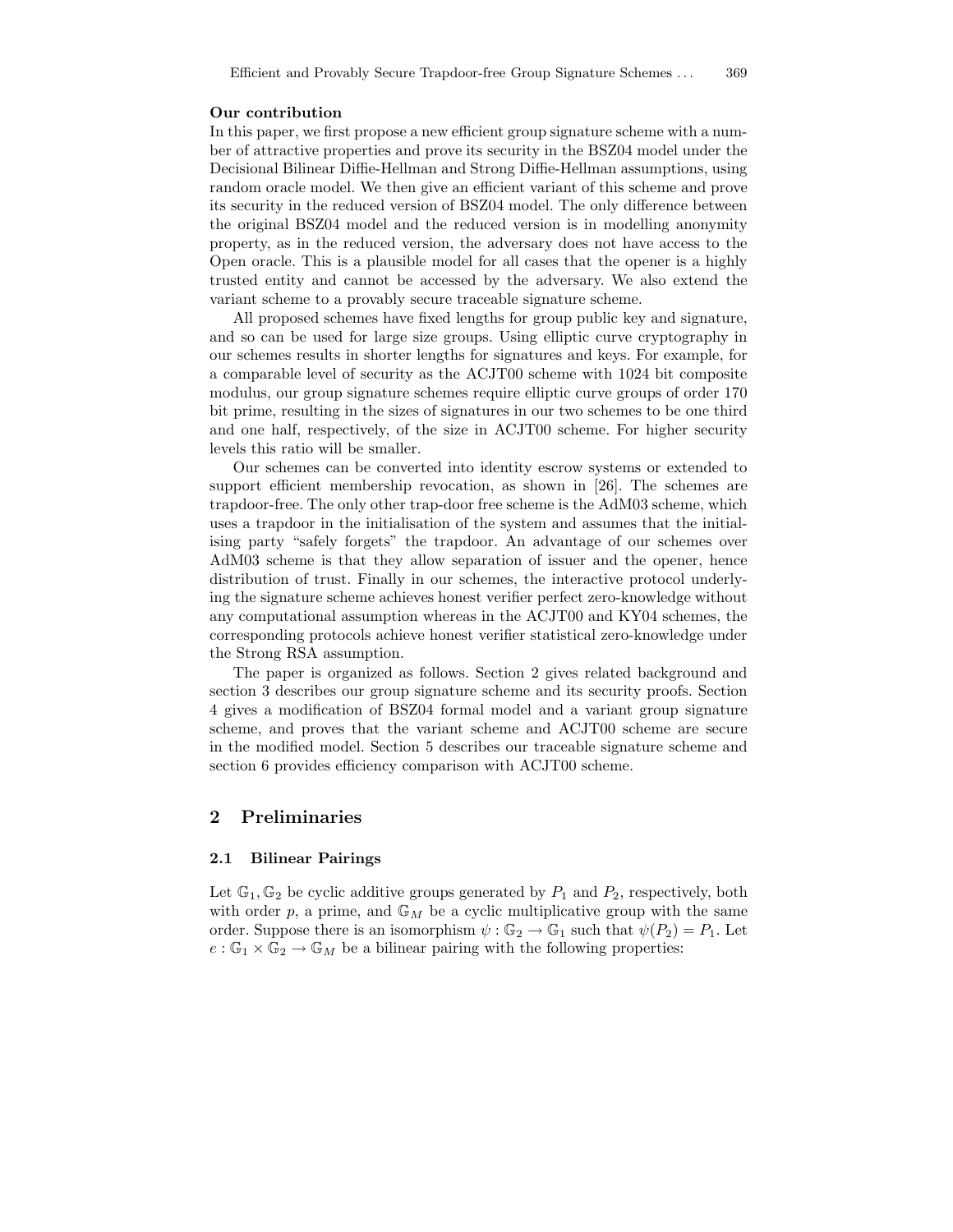- 1. **Bilinearity:**  $e(aP, bQ) = e(P, Q)^{ab}$  for all  $P \in \mathbb{G}_1, Q \in \mathbb{G}_2, a, b \in \mathbb{Z}_p$
- 2. Non-degeneracy:  $e(P_1, P_2) \neq 1$
- 3. **Computability:** There is an efficient algorithm to compute  $e(P,Q)$  for all  $P \in \mathbb{G}_1, Q \in \mathbb{G}_2$

For simplicity, hereafter, we set  $\mathbb{G}_1 = \mathbb{G}_2$  and  $P_1 = P_2$  but our group signature schemes can be easily modified for the case when  $\mathbb{G}_1 \neq \mathbb{G}_2$ . For a group G of prime order, hereafter, we denote the set  $\mathbb{G}^* = \mathbb{G}\backslash\{\mathcal{O}\}\$  where  $\mathcal O$  is the identity element of the group.

We define a Bilinear Pairing Instance Generator as a Probabilistic Polynomial Time (PPT) algorithm  $\mathcal G$  that takes as input a security parameter  $1^l$  and returns a uniformly random tuple  $\mathbf{t} = (p, \mathbb{G}_1, \mathbb{G}_M, e, P)$  of bilinear pairing parameters, including a prime number p of size l, a cyclic additive group  $\mathbb{G}_1$  of order p, a multiplicative group  $\mathbb{G}_M$  of order p, a bilinear map  $e : \mathbb{G}_1 \times \mathbb{G}_1 \to \mathbb{G}_M$  and a generator  $P$  of  $\mathbb{G}_1$ .

#### 2.2 Complexity Assumptions

For a function  $f : \mathbb{N} \to \mathbb{R}^+$ , if for every positive number  $\alpha$ , there exists a positive integer  $l_0$  such that for every integer  $l > l_0$ , it holds that  $f(l) < l^{-\alpha}$ , then f is said to be *negligible*. If there exists a positive number  $\alpha_0$  such that for every positive integer l, it holds that  $f(l) < l^{\alpha_0}$ , then f is said to be *polynomial-bound*.

The q-SDH assumption originates from a weaker assumption introduced by Mitsunari et. al. [24] to construct traitor tracing schemes [28] and later used by Zhang et al. [30] and Boneh et al. [5] to construct short signatures. It intuitively means that there is no PPT algorithm that can compute a pair  $(c, \frac{1}{x+c}P)$ , where  $c \in \mathbb{Z}_p$ , from a tuple  $(P, xP, \ldots, x^qP)$ , where  $x \in_R \mathbb{Z}_p^*$ .

 $q$ -Strong Diffie-Hellman ( $q$ -SDH) Assumption. For every PPT algorithm A, the following function  $Adv_{\mathcal{A}}^{\mathbf{q}\text{-}\mathbf{S}\mathbf{D}\mathbf{H}}(l)$  is negligible.

$$
Adv_{\mathcal{A}}^{\mathbf{q}\text{-}}SDH_{(l)} = Pr[(\mathcal{A}(\mathbf{t}, P, xP, \dots, x^qP) = (c, \frac{1}{x+c}P)) \land (c \in \mathbb{Z}_p)]
$$

where  $\mathbf{t} = (p, \mathbb{G}_1, \mathbb{G}_M, e, P) \leftarrow \mathcal{G}(1^l)$  and  $x \leftarrow \mathbb{Z}_p^*$ .

Intuitively, the DBDH assumption [6] states that there is no PPT algorithm that can distinguish between a tuple  $(aP, bP, cP, e(P, P)^{abc})$  and a tuple  $(aP, bP, cP, \Gamma)$ , where  $\Gamma \in_R \mathbb{G}_M^*$  (i.e., chosen uniformly random from  $\mathbb{G}_M^*$ ) and  $a, b, c \in_R \mathbb{Z}_p^*$ . It is defined as follows.

Decisional Bilinear Diffie-Hellman (DBDH) Assumption. For every PPT algorithm A, the following function  $Adv_{\mathcal{A}}^{DBDH}(l)$  is negligible.

$$
Adv_{\mathcal{A}}^{DBDH}(l) = |Pr[\mathcal{A}(\mathbf{t}, aP, bP, cP, e(P, P)^{abc}) = 1] - Pr[\mathcal{A}(\mathbf{t}, aP, bP, cP, \Gamma) = 1]|
$$

where  $\mathbf{t} = (p, \mathbb{G}_1, \mathbb{G}_M, e, P) \leftarrow \mathcal{G}(1^l), \Gamma \leftarrow \mathbb{G}_M^*$  and  $a, b, c \leftarrow \mathbb{Z}_p^*$ .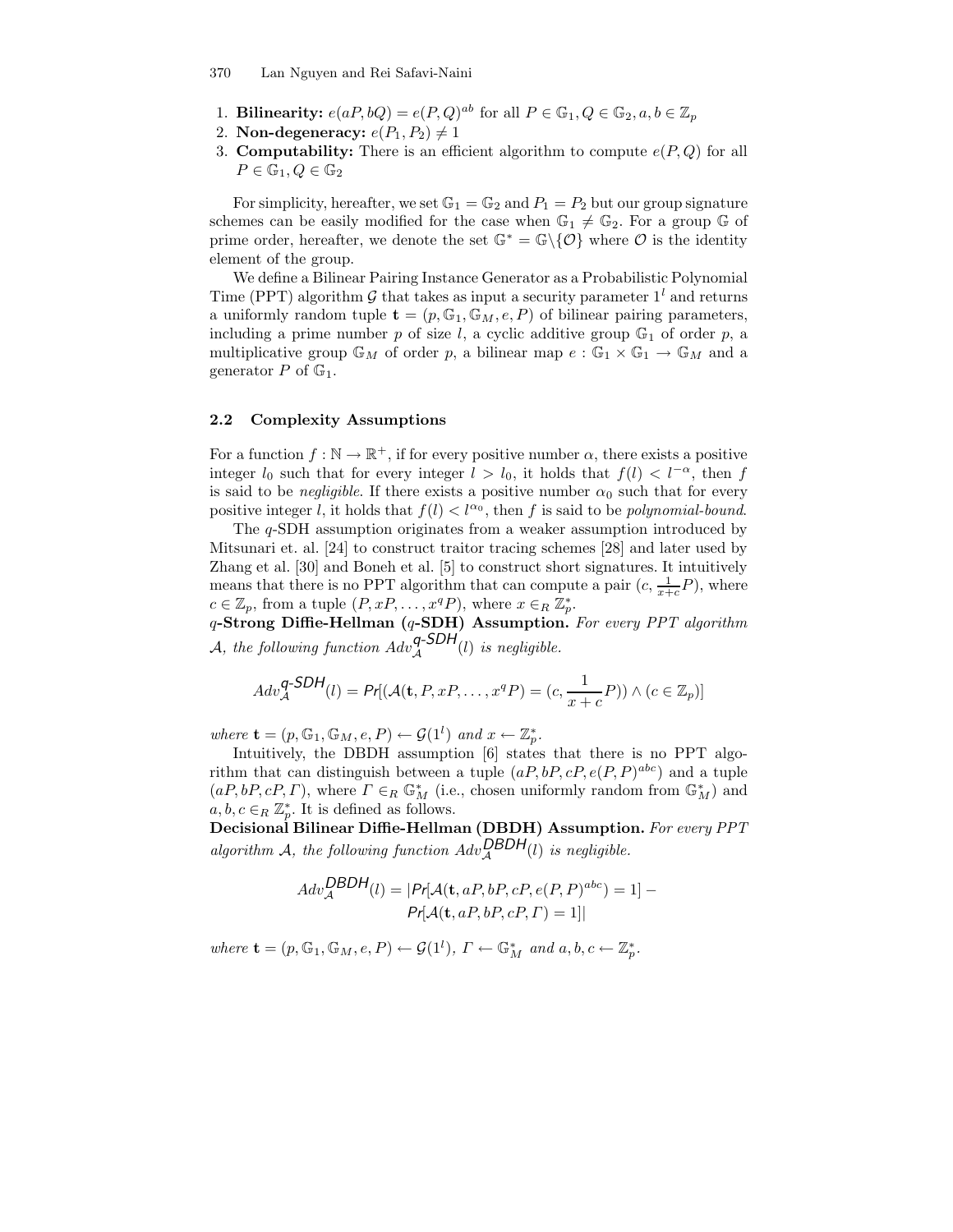#### 2.3 Bilinear Pairing versions of El Gamal public key system

Based on the DBDH assumption, we can construct two bilinear pairing versions of El Gamal public key system. El Gamal $^{BP1}$  provides Indistinguishability against adaptive Chosen Plaintext Attack (IND-CPA) and  $El Gamal<sup>BP2</sup>$  provides Indistinguishability against adaptive Chosen Ciphertext Attack (IND-CCA) in the random oracle model. Due to space limitation, we only provide description of  $El Gamal<sup>BP2</sup>$ . This is the bilinear pairing version of the scheme presented and proved by Fouque and Pointcheval [17]. Description of El Gamal $^{BP1}$  can be found in the full version of this paper [25].

Key generation: Let  $p, \mathbb{G}_1, \mathbb{G}_M, e$  be bilinear pairing parameters, as defined above, and G be a generator of  $\mathbb{G}_1$ . Suppose  $x_a, x_b \in_R \mathbb{Z}_p^*$  and  $\Theta_a = e(G, G)^{x_a}$  and  $\Theta_b =$  $e(G, G)^{x_b}$ . The public key  $pk = (G, \Theta_a, \Theta_b)$  and the secret key is  $sk = (x_a, x_b)$ . Choose a hash function  $\mathcal{H}_1: \{0,1\}^* \to \mathbb{Z}_p$  (a random oracle).

Encryption: Plaintext  $\Delta \in \mathbb{G}_M$  can be encrypted by choosing  $t_a, t_b \in_R \mathbb{Z}_p^*$ and computing  $(E_a, \Lambda_a) = (t_a G, \Delta \Theta_a^{t_a}), (E_b, \Lambda_b) = (t_b G, \Delta \Theta_b^{t_b})$  and a noninteractive zero-knowledge proof  $\varsigma = (c, \rho_a, \rho_b)$  of equality of plaintexts between  $(E_a, \Lambda_a)$  and  $(E_b, \Lambda_b)$ . The proof  $\varsigma$  can be computed by choosing  $w_a, w_b \in_R \mathbb{Z}_p$ and computing  $c = \mathcal{H}_1(G||\Theta_a||\Theta_b||E_a||A_a||E_b||A_b||w_aG||\Theta_a^{w_a}\Theta_b^{w_b}), \rho_a =$  $w_a - t_a c$  and  $\rho_b = w_b + t_b c$ . The ciphertext is  $(E_a, A_a, E_b, A_b, \varsigma)$ .

Decryption: Given a ciphertext  $(E_a, \Lambda_a, E_b, \Lambda_b, \varsigma)$ , first check the validity of  $\varsigma$  by verifying

$$
c\stackrel{?}{=}\mathcal{H}_1(G||\Theta_a||\Theta_b||E_a||\varLambda_a||E_b||\varLambda_b||\rho_aG+cE_a||\rho_bG-cE_b||\Theta_a^{\rho_a}\Theta_b^{\rho_b}(\varLambda_a/\varLambda_b)^c)
$$

then compute the plaintext  $\Delta = \Lambda_a/e(E_a, G)^{x_a} = \Lambda_b/e(E_b, G)^{x_b}$ . Security: The security of El Gamal $^{BP2}$  system is stated in Theorem 1.

**Theorem 1.** El Gamal<sup>BP2</sup> encryption scheme is IND-CCA if DBDH assumption holds, in the random oracle model.

# 3 The Group Signature scheme

#### 3.1 Overview

Our group signature scheme is built upon two ordinary signature schemes. The first one is used in the Join, Iss protocol for the issuer to generate a signature  $(a_i, S_i)$  for each  $x_i$ , which is randomly generated by both a member and the issuer, but known only to the member. The second ordinary signature scheme is used in the GSig algorithm as the non-interactive version of a zero-knowledge protocol, that proves the signer's knowledge of  $(a_i, S_i)$  and  $x_i$ . The security of the two signature schemes underlies the security of the group signature scheme.

Our group signature scheme is constructed in cyclic groups with bilinear mappings. For simplicity, we present the scheme when the groups  $\mathbb{G}_1$  and  $\mathbb{G}_2$ are the same, however, it can be easily modified for the general case when  $\mathbb{G}_1 \neq$ G2. The users do not perform any pairing operation when signing, but pairing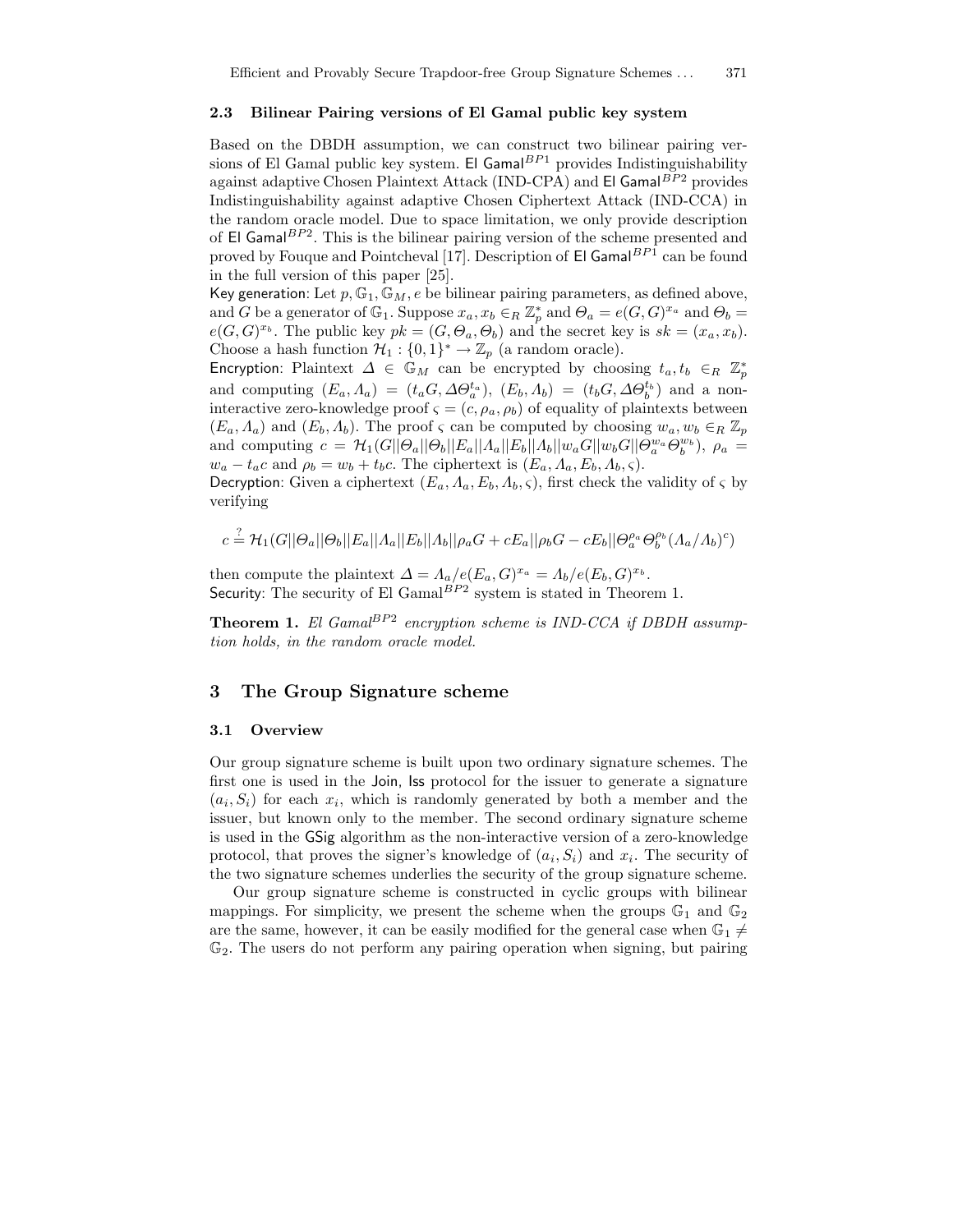operation play an important role in the verification algorithm GVf. Intuitively, bilinear pairings allow a party, given  $A, B, C, D \in \mathbb{G}_1$ , to prove that  $log_A B =$  $log_C D$  without knowing  $log_A B$  or  $log_A C$ . This is not possible in cyclic groups without bilinear pairings and where the DDH assumption holds.

#### 3.2 Descriptions

We describe our group signature scheme according to the BSZ04 model, which is omitted in this paper due to space limitation. Our group signature scheme consists of two group managers (the issuer and the opener), and users with unique identities  $i \in \mathbb{N}$  (the set of positive integers). Each user can join the group and become a group member. The scheme is specified as a tuple  $\mathcal{GS}1 = (GKg)$ , UKg, Join, Iss, GSig, GVf, Open, Judge) of polynomial-time algorithms which are defined as follows. We assume that the group size and the number of queries asked by the adversary are polynomially-bounded by the security parameter l.

 $GKg$ : Suppose  $l$  is a security parameter and the Bilinear Pairing Instance Generator G generates a tuple of bilinear pairing parameters  $\mathbf{t} = (p, \mathbb{G}_1, \mathbb{G}_M, e, P) \leftarrow$  $\mathcal{G}(1^l)$ , that is also the publicly shared parameters. Choose a hash function  $\mathcal{H}_2$ :  $\{0,1\}^* \to \mathbb{Z}_p$ , which is assumed to be a random oracle in the security proofs. Choose  $P_0, G, H \in_R \mathbb{G}_1$ ,  $x, x'_a, x'_b \in_R \mathbb{Z}_p^*$  and compute  $P_{pub} = xP, \Theta_a =$  $e(G, G)^{x'_a}$  and  $\Theta_b = e(G, G)^{x'_b}$ . The group public key is  $gpk = (P, P_0, P_{pub}, H, G, G)$  $\Theta_a, \Theta_b$ ), the issuing key is  $ik = x$ , and the opening key is  $ok = (x'_a, x'_b)$ .

UKg: This algorithm generates keys that provide authenticity for messages sent by the user in the (Join, Iss) protocol. This algorithm is the key generation algorithm  $K_S$  of any digital signature scheme  $(K_S, Sign, Ver)$  that is unforgeable against chosen message attacks (UNF-CMA). A user  $i$  runs the UKg algorithm that takes as input a security parameter  $1<sup>l</sup>$  and outputs a personal public and private signature key pair  $(upk[i], usk[i])$ . Public Key Infrastructure (PKI) can be used here. Although any UNF-CMA signature scheme can be used, but using schemes, whose security is based on DBDH or SDH assumptions, will reduce the underlying assumptions of our group signature scheme. One example of such scheme is in [5].

**Join, Iss:** In this protocol, a user  $i$  and the issuer first jointly generate a random value  $x_i \in \mathbb{Z}_p^*$  whose value is only known by the user. The issuer then generates  $(a_i, S_i)$  for the user so that  $e(a_i P + P_{pub}, S_i) = e(P, x_i P + P_0)$ . The user uses  $usk[i]$  to sign his messages in the protocol. Note that the formal model assumes the communication to be private and authenticated. We also assume that the communication is protected from replay attacks. The protocol is as follows.

- 1. user  $i \longrightarrow$  issuer:  $I = yP + rH$ , where  $y, r \in_R \mathbb{Z}_p^*$ .
- 2. user  $i \longleftarrow$  issuer:  $u, v \in_R \mathbb{Z}_p^*$ .
- 3. The user computes  $x_i = uy + v$ ,  $P_i = x_iP$ .
- 4. user  $i \longrightarrow$  issuer:  $P_i$  and a proof of knowledge of  $(x_i, r')$  such that  $P_i = x_i P_i$ and  $vP + uI - P_i = r'H$  (see [12] for this proof).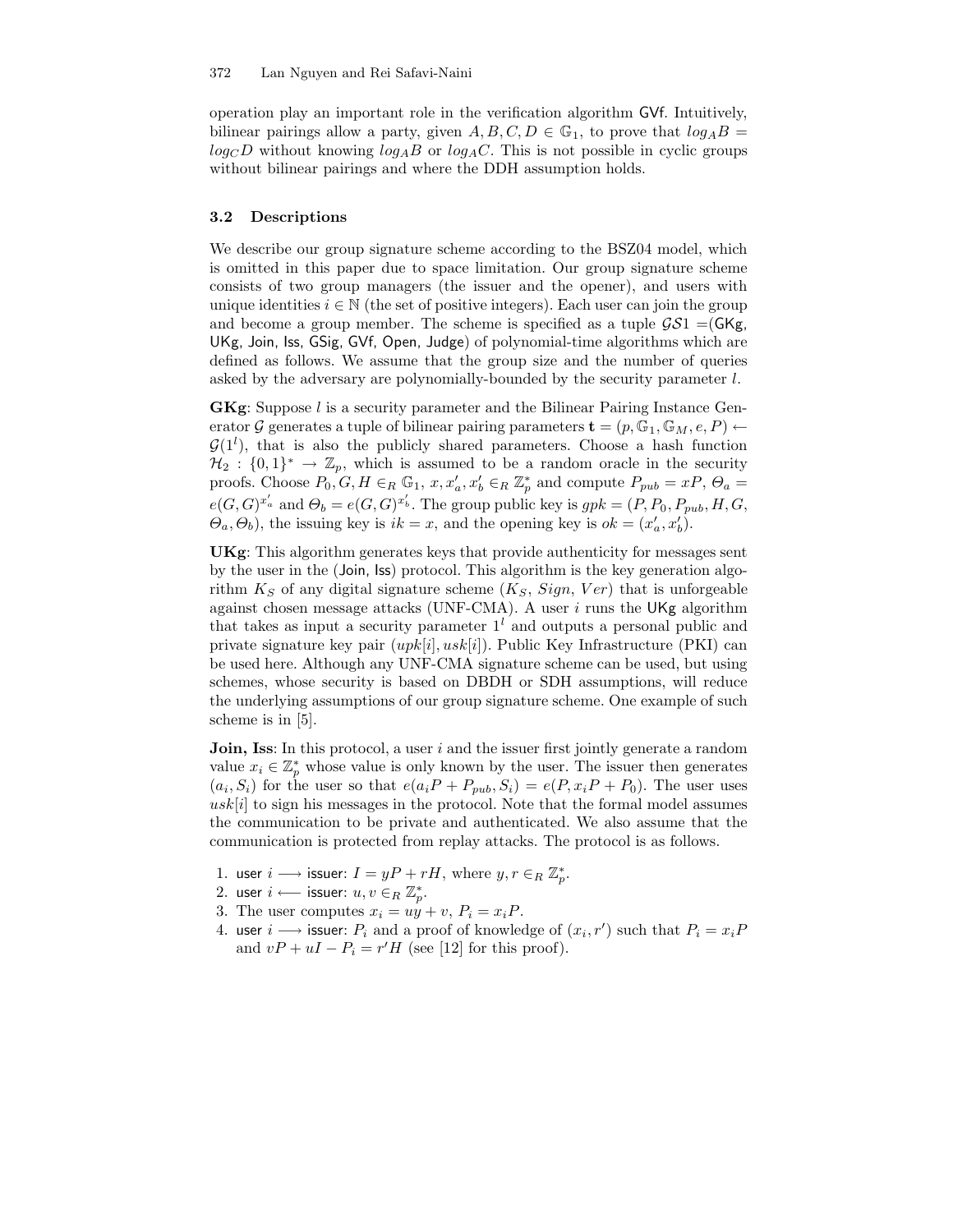- 5. The issuer verifies the proof, then chooses  $a_i \in_R \mathbb{Z}_p^*$  different from all corresponding elements previously issued, and computes  $S_i = \frac{1}{a_i + x}(P_i + P_0)$ .
- 6. user  $i \longleftarrow$  issuer:  $a_i, S_i$ .
- 7. The user computes  $\Delta_i = e(P, S_i)$ , verifies if  $e(a_i P + P_{pub}, S_i) = e(P, x_i P + P_{pub}, S_i)$  $P_0$ , and stores the *private signing key gsk*[i] =  $(x_i, a_i, S_i, \Delta_i)$ . Note that only the user knows  $x_i$ . The issuer also computes  $\Delta_i$  and makes an entry in the table  $reg: reg[i] = (i, \Delta_i, \Delta_i)$  transcript).

**GSig**: A group signature of a user i shows his knowledge of  $(a_i, S_i)$  and a secret  $x_i$  such that:  $e(a_iP + P_{pub}, S_i) = e(P, x_iP + P_0)$ . The signature does not reveal any information about his knowledge to anyone, except for the opener, who can compute  $\Delta_i$  by decrypting an encryption of that value. The algorithm for a user i to sign a message  $m \in \{0,1\}^*$  is as follows.

- 1. Encrypt  $\Delta_i$  by El Gamal<sup>BP2</sup> with public key  $(G, \Theta_a, \Theta_b)$  as  $(E_a = tG, \Lambda_a =$  $\Delta_i \Theta_a^t, E_b, \Lambda_b, \varsigma).$
- 2. Perform the non-interactive version of a protocol, which we call the Signing protocol, as follows. Generate  $r_1, ..., r_3, k_0, ..., k_5 \in_R \mathbb{Z}_p^*$  and compute
	- (a)  $U = r_1(a_i P + P_{pub});$   $V = r_2 S_i;$   $W = r_1 r_2(x_i P + P_0);$   $X = r_2 U + r_3 H;$  $T_1 = k_1 P + k_2 P_{pub} + k_0 H$ ;  $T_2 = k_3 P + k_2 P_0$ ;  $T_3 = k_4 U + k_0 H$ ;  $T_4 =$  $k_5G - k_4E_a; \Pi = \Theta_a^{k_5} \Lambda_a^{-k_4}.$
	- (b)  $c = \mathcal{H}_2(gpk||E_a||A_a||E_b||A_b||\varsigma||U||V||W||X||T_1||...||T_4||H||m).$
	- (c) Compute in  $\mathbb{Z}_p$ :  $s_0 = k_0 + cr_3$ ;  $s_1 = k_1 + cr_1r_2a_i$ ;  $s_2 = k_2 + cr_1r_2$ ;  $s_3 = k_3 + cr_1r_2x_i$ ;  $s_4 = k_4 + cr_2$ ;  $s_5 = k_5 + cr_2t$ .
- 3. Output the signature  $(c, s_0, ..., s_5, U, V, W, X, E_a, \Lambda_a, E_b, \Lambda_b, \varsigma)$  for m.

**GVf**: The verification algorithm for  $m, (c, s_0, ..., s_5, U, V, W, X, E_a, \Lambda_a, E_b, \Lambda_b, \varsigma)$ outputs accept if and only if verifying the proof  $\varsigma$  outputs accept and the following two equations hold:  $e(U, V) = e(P, W)$  and  $c = H_2(P||P_0||P_{pub}||H||G||\Theta||E_a||A_a$  $||E_b||A_b||S||U||V||W||X||s_1P + s_2P_{pub} + s_0H - cX||s_3P + s_2P_0 - cW||s_4U + s_0H - cY||s_4U$  $cX||s_5G - s_4E_a||\Theta_a^{s_5}\Lambda_a^{-s_4}e(P, cV)||m).$ 

**Open:** To open m and its valid signature  $(c, s_0, ..., s_5, U, V, W, X, E_a, \Lambda_a, E_b, \Lambda_b,$  $\varsigma$ ) to find the signer, the opener performs the following steps.

- 1. Use GVf algorithm to check the signature's validity. If the algorithm rejects, return  $(0, \varepsilon)$ , where  $\varepsilon$  denotes an empty string.
- 2. Compute  $\Delta_i = \Lambda_a e(E_a, G)^{-x'_a}$  and find the corresponding entry i in the table reg. If no entry is found, return  $(0, \varepsilon)$ .
- 3. Return  $reg[i]$  and a non-interactive zero-knowledge proof  $\varrho$  of knowledge of  $x'_a$  so that  $\Theta_a = e(G, G)^{x'_a}$  and  $\Lambda_a/\Lambda_i = e(E_a, G)^{x'_a}$  (see [12] for this proof).

**Judge:** On an output by the Open algorithm for a message  $m$  and its signature  $\omega$ , the Judge algorithm is performed as follows:

1. If Open algorithm outputs  $(0, \varepsilon)$ , run GVf algorithm on  $m, \omega$ . If GVf rejects, return accept; otherwise, return reject.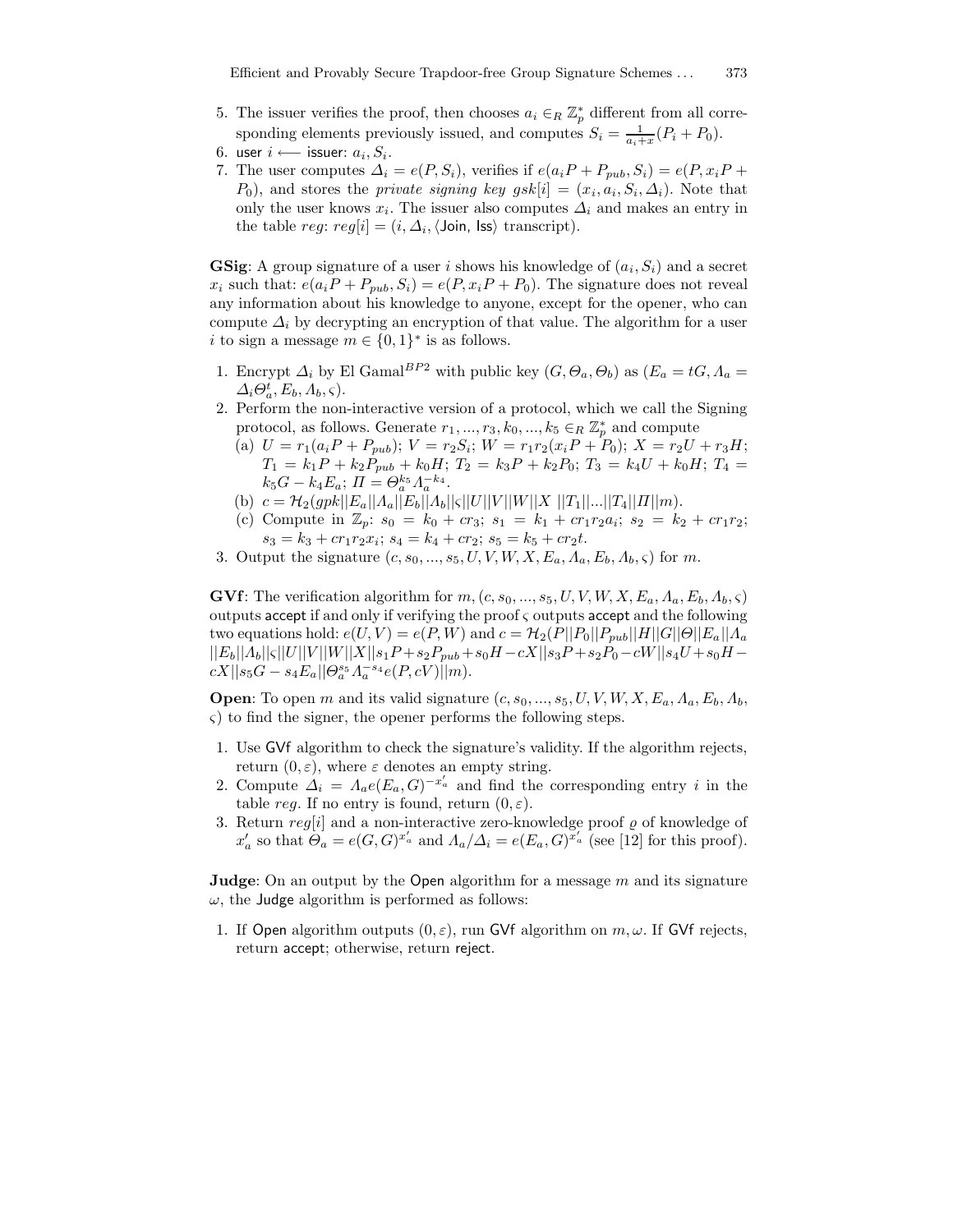- 374 Lan Nguyen and Rei Safavi-Naini
- 2. If Open algorithm outputs  $reg[i], \rho$ , return reject if one of the following happens: (i) on  $m, \omega$ , GVf algorithm rejects; (ii) verification of the proof  $\rho$  rejects; (iii) the  $\Delta$ Join, Iss) transcript is invalid with regard to upk[i]; (iv)  $\Delta_i \neq e(P, S_i)$  where  $S_i$  is extracted from the  $\langle$ Join, Iss $\rangle$  transcript. Otherwise, return accept.

## Remarks:

- Our scheme is trapdoor-free. This improves efficiency and manageability, and various groups can share the same initial set-up  $p, \mathbb{G}_1, \mathbb{G}_M, e, P, P_0, G, H$ .
- Our Signing protocol achieves honest verifier perfect zero-knowledge and does not rely on any complexity assumption. This indicates a higher level of unconditional security: from a signature, an adversary with unlimited power (but without access to the reg table) can compute only a part of the signer's registration information  $(S_i)$ , whereas, in the ACJT00 and KY04 schemes, the adversary can find all parts of the signer's private signing key.

#### 3.3 Security Proofs

Theorem 2. The group signature scheme GS1 provides Correctness.

Theorem 3. The group signature scheme GS1 provides Anonymity in the random oracle model if the Decisional Bilinear Diffie-Hellman assumption holds.

**Theorem 4.** The group signature scheme GS1 provides Traceability in the random oracle model if the q-Strong Diffie-Hellman assumption holds, where q is the upper bound of the group size.

Theorem 5. The group signature scheme GS1 provides Non-frameability in the random oracle model if the Discrete Logarithm assumption holds over the group  $\mathbb{G}_1$  and the digital signature scheme  $(K_S, Sign, Ver)$  is UNF-CMA.

Proofs of these theorems can be found in the full version [25]. We provide here the proofs of two important properties that underlie these theorems, i. e. the Zero-knowledge property of the Signing protocol in GSig algorithm and the Coalition-Resistance of  $\mathcal{G}S1$  and  $\mathcal{G}S2$ . In our definition, Coalition-Resistance intuitively means that a colluding group of signers, with the knowledge of the opening key and access to some oracles,should not be able to generate a new valid user private signing key. For a group signature scheme  $\mathcal{GS}$ , a PPT adversary  $\mathcal{A}$ , a PPT predicate  $\mathcal{U}$  that can determine the validity of a user private signing key, and any security parameter  $l \in \mathbb{N}$ , the formula of the experiment for Coalition-Resistance is as follows.

Experiment  $Exp_{\mathcal{GS},\mathcal{A},\mathcal{U}}^\mathsf{coal. re}(l)$ 

 $(gpk, ik, ok) \leftarrow GKg(1<sup>l</sup>)$ ; CU  $\leftarrow \emptyset$ ; HU  $\leftarrow \emptyset$  $gsk' \leftarrow \mathcal{A}(gpk, ok : \mathsf{CrptU}(\cdot, \cdot), \mathsf{SndTol}(\cdot, \cdot), \mathsf{AddU}(\cdot), \mathsf{RReg}(\cdot), \mathsf{USK}(\cdot))$ If  $gsk' \in \{gsk[i] | i \in \text{CU} \cup \text{HU}\}\$  then return 0 else return  $\mathcal{U}(gpk, gsk')$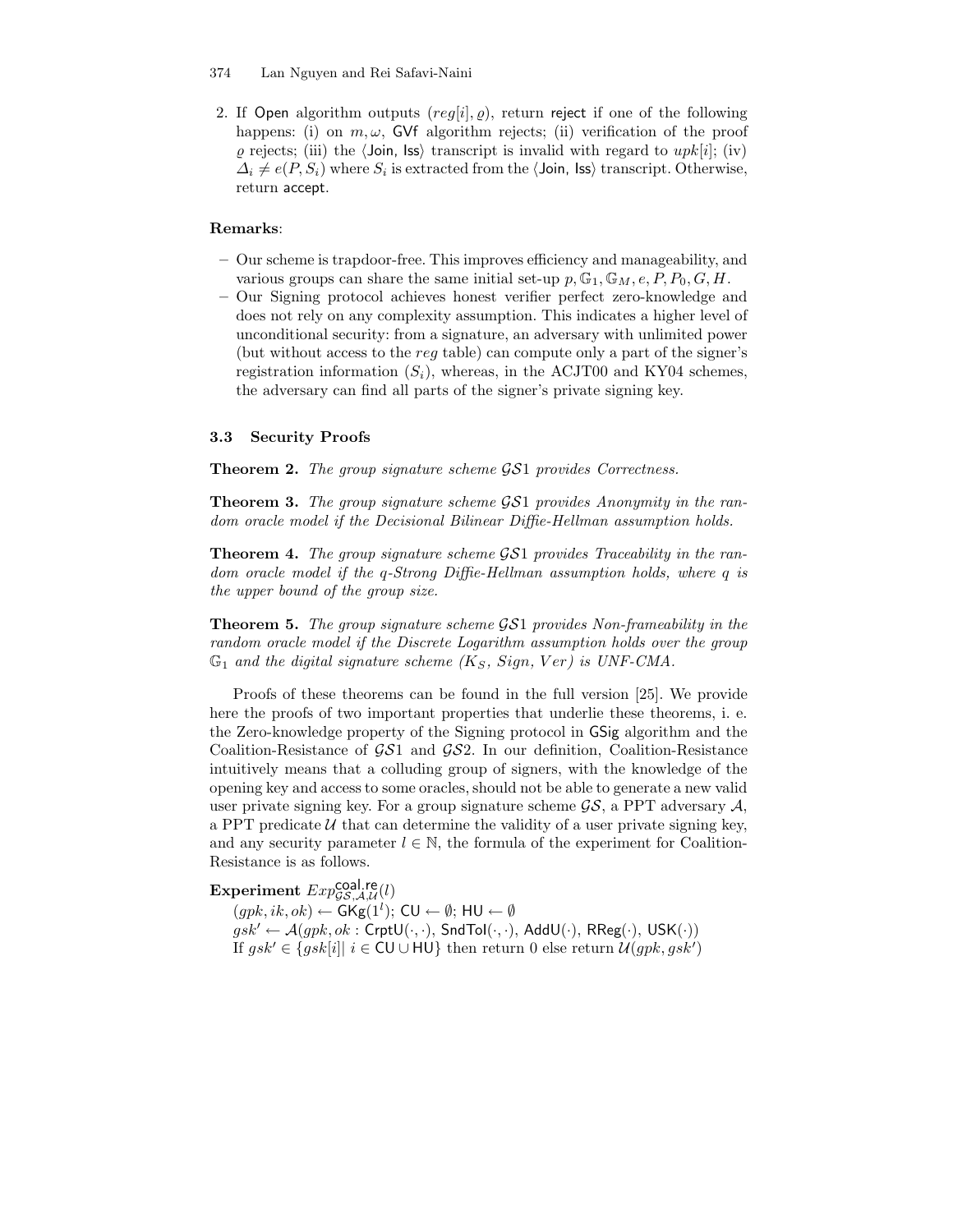HU is a set of honest users; CU - a set of corrupted users; GSet - a set of messagesignature pairs ;  $AddU(\cdot)$  - add user oracle;  $CrptU(\cdot, \cdot)$  - corrupt user oracle;  $SndTol(\cdot, \cdot)$  - send to issuer oracle;  $USK(\cdot)$  - user secret keys oracle;  $RReg(\cdot)$  - read registration table oracle. The group signature scheme  $\mathcal{GS}$  provides Coalition-Resistance if the following function  $Adv_{GS,A,\mathcal{U}}^{\text{coal.re}}(l)$  is negligible.

$$
Adv_{\mathcal{GS},A,\mathcal{U}}^{\textsf{coal.re}}(l) = \Pr[Exp_{\mathcal{GS},A,\mathcal{U}}^{\textsf{coal.re}}(l) = 1]
$$

Lemma 1. The interactive Signing protocol underlying the GSig algorithm is a (honest-verifier) perfect zero-knowledge proof of knowledge of  $(a_i, S_i)$ ,  $x_i$  and t such that  $e(a_iP + P_{pub}, S_i) = e(P, x_iP + P_0)$ ,  $E_a = tG$  and  $\Lambda_a = e(P, S_i)\Theta_a^t$ .

Proof. The proof for completeness is straightforward. The proofs of Soundness and Zero-knowledge property are as follows.

Soundness: If the protocol accepts with non-negligible probability, we show that the prover must have the knowledge of  $(a_i, S_i)$ ,  $x_i$  and t satisfying the relations stated in the theorem. Suppose the protocol accepts for the same commitment  $(U, V, W, X, T_1, ..., T_4, \Pi)$ , two different pairs of challenges and responses  $(c, s_0, ... s_5)$  and  $(c', s'_0, ..., s'_5)$ . Let  $f_i = \frac{s_i - s'_i}{c - c'}$ ,  $i = 0, ..., 5$ , then:  $X = f_1 P +$  $f_2P_{pub} + f_0H$ ;  $W = f_3P + f_2P_0$ ;  $X = f_4U + f_0H$ ;  $E_a = f_5f_4^{-1}G$ ;  $e(P, V) =$  $\Theta_a^{-f_5} A_a^{f_4}$ ; so  $U = f_1 f_4^{-1} P + f_2 f_4^{-1} P_{pub}$ .

Let  $a_i = f_1 f_2^{-1}$ ,  $S_i = f_4^{-1} V$ ,  $x_i = f_3 f_2^{-1}$ ,  $t = f_5 f_4^{-1}$ , then  $E_a = tG$ ,  $\Lambda_a =$  $e(P, S_i)\Theta_a^t$  and  $e(a_iP + P_{pub}, S_i) = e(P, x_iP + P_0)$ , as  $e(U, V) = e(P, W)$ . So the prover have the knowledge of  $(a_i, S_i)$ ,  $x_i$  and t satisfying the relations.

Zero-knowledge: The simulator chooses  $c, s_0, ... s_5 \in_R \mathbb{Z}_p$ ,  $b \in_R \mathbb{Z}_p^*, X, V \in_R \mathbb{G}_1$ and compute  $U = bP$ ,  $W = bV$ ,  $T_1 = s_1P + s_2P_{pub} + s_0H - c\dot{X}$ ,  $T_2 = s_3P + c_1F$  $s_2P_0-cW$ ,  $T_3 = s_4U + s_0H - cX$ ,  $T_4 = s_5G - s_4E_a$  and  $\Pi = \Theta_a^{s_5}\Lambda_a^{-s_4}e(P, cV)$ . We can see that the distribution of the simulation is the same as the distribution of the real transcript.

Lemma 2. If the q-SDH assumption holds, then the group signature schemes GS1 and GS2, whose group sizes are bounded by q, provide Coalition-Resistance, where the predicate  $U$  is defined as:

 $\mathcal{U}(\langle P, P_0, P_{pub}, ...\rangle, \langle x_i, a_i, S_i, \Delta_i \rangle) = 1 \Leftrightarrow e(a_i P + P_{pub}, S_i) = e(P, x_i P + P_0).$ 

*Proof.* We prove the lemma for both  $\mathcal{G}S1$  and  $\mathcal{G}S2$ . Suppose there is a PPT adversary A that can break the Coalition-Resistance property of  $\mathcal{G}S1$  or  $\mathcal{G}S2$ with respect to the predicate  $U$  defined above. Let the set of private signing keys generated during A's attack be  $\{(x_i, a_i, S_i, \Delta_i)\}_{i=1}^q$  and let his output be a new private signing key  $(x^*, a^*, S^*, \Delta^*)$  with non-negligible probability (that means  $(a^*, S^*) \notin \{(a_i, S_i)\}_{i=1}^q$ ). We show a construction of a PPT adversary  $\mathcal{B}$  that can break the q-SDH assumption. Suppose a tuple  $challenge = (Q, zQ, \ldots, z^qQ)$  is given, where  $z \in_R \mathbb{Z}_p^*$ ; we show that  $\mathcal B$  can compute  $(c, 1/(z+c)Q)$ , where  $c \in \mathbb{Z}_p$ with non-negligible probability. We consider two cases.

Case 1: This is a trivial case, where A outputs  $S^* \in \{S_1, ..., S_q\}$  with nonnegligible probability. In this case,  $\mathcal B$  chooses  $x, x'_a, x'_b \in_R \mathbb{Z}_p^*$  and  $G, H \in_R \mathbb{G}_1$ ,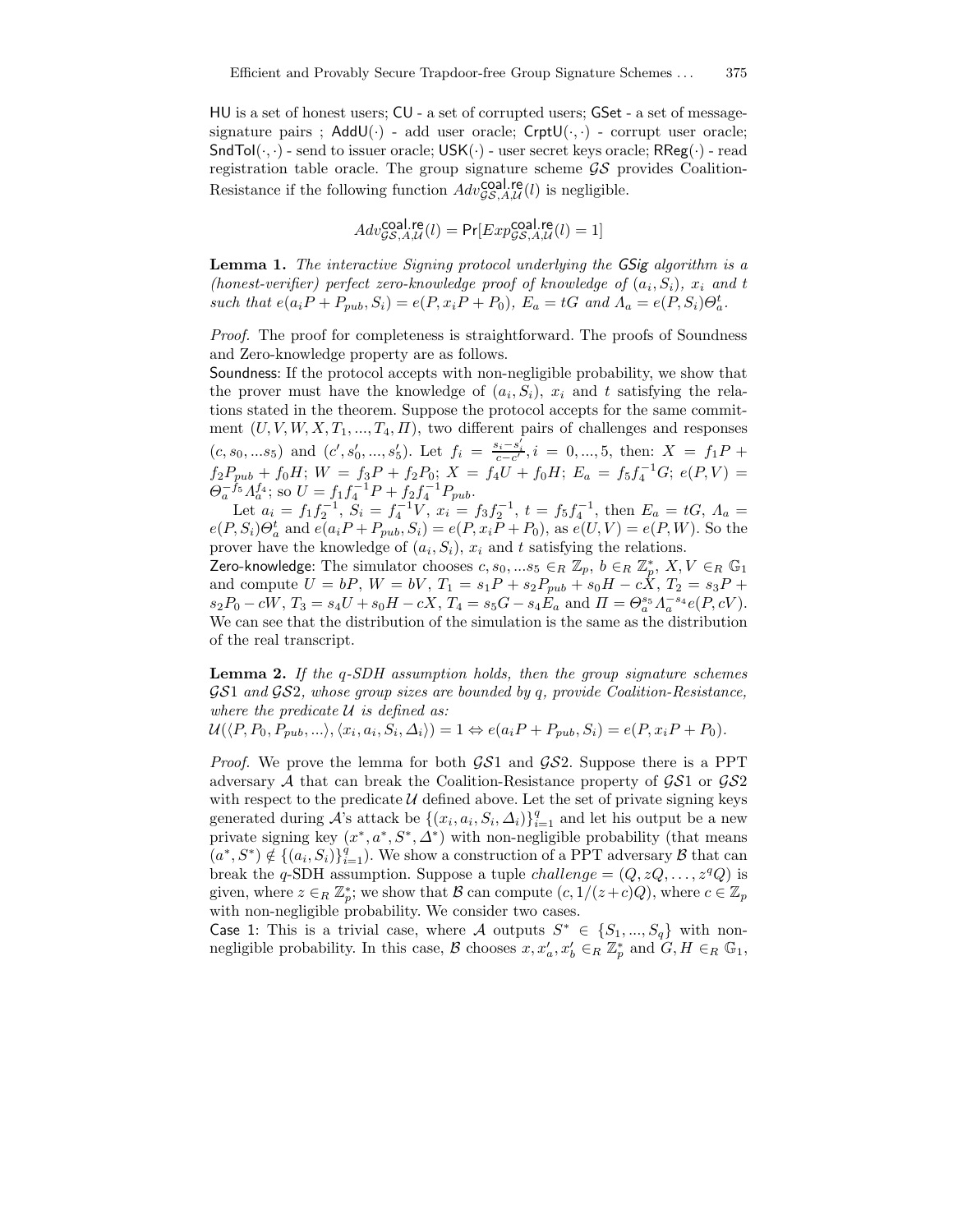#### 376 Lan Nguyen and Rei Safavi-Naini

gives A the group signature public key  $(P = Q, P_0 = zQ, P_{pub} = xP, H, G, \Theta_a =$  $e(G, G)^{x_a}, \Theta_b = e(G, G)^{x_b}$  and the opening key  $(x_a', x_b')$  (no  $x_b', \Theta_b'$  in case of  $\mathcal{G}S2$ ), and simulates a set of possible users. Then  $\mathcal B$  can simulate all oracles that A needs to access. Suppose a set of private signing keys  $\{(x_i, a_i, S_i, \Delta_i)\}_{i=1}^q$ is generated and A outputs a new  $(x^*, a^*, S^*, \Delta^*)$  with non-negligible probability such that  $S^* \in \{S_1, ..., S_q\}$ . Suppose  $S^* = S_j$ , where  $j \in \{1, ..., q\}$ , then  $\frac{1}{a^*+x}(x^*P+P_0) = \frac{1}{a_j+x}(x_jP+P_0)$ , so  $(a_j - a^*)P_0 = (a^*x_j - a_jx^* + x_jx - x^*x)P$ . Therefore, z is computable by  $\beta$  from this, and so is  $(c, 1/(z + c)Q)$ , for any  $c \in \mathbb{Z}_p$ .

Case 2: This is when the first case does not hold. That means A outputs  $S^* \notin$  $\{S_1, ..., S_q\}$  with non-negligible probability. Then  $\beta$  plays the following game:

- 1. Generate  $\alpha, a_i, x_i \in_R \mathbb{Z}_p^*, i = 1, ..., q$ , where  $a_i$ s are different from one another, then choose  $m \in_R \{1, ..., q\}$ .
- 2. Let  $x = z a_m$  ( $\beta$  does not know x), then the following  $P, P_{pub}, P_0$  are computable by  $\beta$  from the tuple *challenge*.

$$
P = \prod_{i=1, i \neq m}^{q} (z + a_i - a_m)Q
$$
  
\n
$$
P_{pub} = xP = (z - a_m) \prod_{i=1, i \neq m}^{q} (z + a_i - a_m)Q
$$
  
\n
$$
P_0 = \alpha \prod_{i=1}^{q} (z + a_i - a_m)Q - x_m \prod_{i=1, i \neq m}^{q} (z + a_i - a_m)Q
$$

- 3. Generate  $x'_a, x'_b \in_R \mathbb{Z}_p^*$  and  $G, H \in_R \mathbb{G}_1$  and give A the group signature public key  $(P, P_0, P_{pub}, H, G, \Theta_a = e(G, G)^{x'_a}, \Theta_b = e(G, G)^{x'_b}$  and the opening key  $(x'_a, x'_b)$  (no  $x'_b, \Theta'_b$  in case of  $\mathcal{GS}2$ ) and simulates a set of possible users.
- 4. With the capabilities above,  $\beta$  can simulate oracles  $CrptU(\cdot, \cdot)$ , RReg( $\cdot$ ) and  $USK(.)$  that A needs to access. For AddU( $\cdot$ ) or SndToI( $\cdot$ , $\cdot$ ), B simulates the addition of an honest or corrupted user  $i$  as follows. As playing both sides of the Join, Iss protocol or being able to extract information from  $A, B$  simulates the protocol as specified so that the prepared  $a_i, x_i$  above are computed in the protocol to be the corresponding parts of the user  $i$ 's private signing key.  $\mathcal B$  can compute  $S_i$  as follows:
	- If  $i = m$ , then  $S_m = \frac{1}{a_m+x}(x_mP + P_0) = \alpha \prod_{i=1, i \neq m}^{q}(z + a_i a_m)Q$ . This is computable from the tuple *challenge*.
	- If *i* ≠ *m*, then  $S_i = \frac{1}{a_i + x}(x_i P + P_0) = (x_i x_m) \prod_{j=1, j \neq m, i}^{q} (z + a_j p_j)$  $(a_m)Q + \alpha \prod_{j=1, j\neq i}^{q} (z + a_j - a_m)Q$ . This is computable from the tuple challenge.
- 5. Get the output  $(x^*, a^*, S^*, \Delta^*)$  from A, where  $S^* = \frac{1}{a^*+x}(x^*P + P_0) =$  $\frac{1}{z+a^*-a_m}(\alpha z+x^*-x_m)\prod_{i=1,i\neq m}^q(z+a_i-a_m)Q$

We can see that the case  $\alpha z + x^* - x_m = \alpha(z + a^* - a_m)$  happens with negligible probability, as it results in  $S^* = S_m$ . So the case  $\alpha z + x^* - x_m \neq \alpha (z + a^* - a_m)$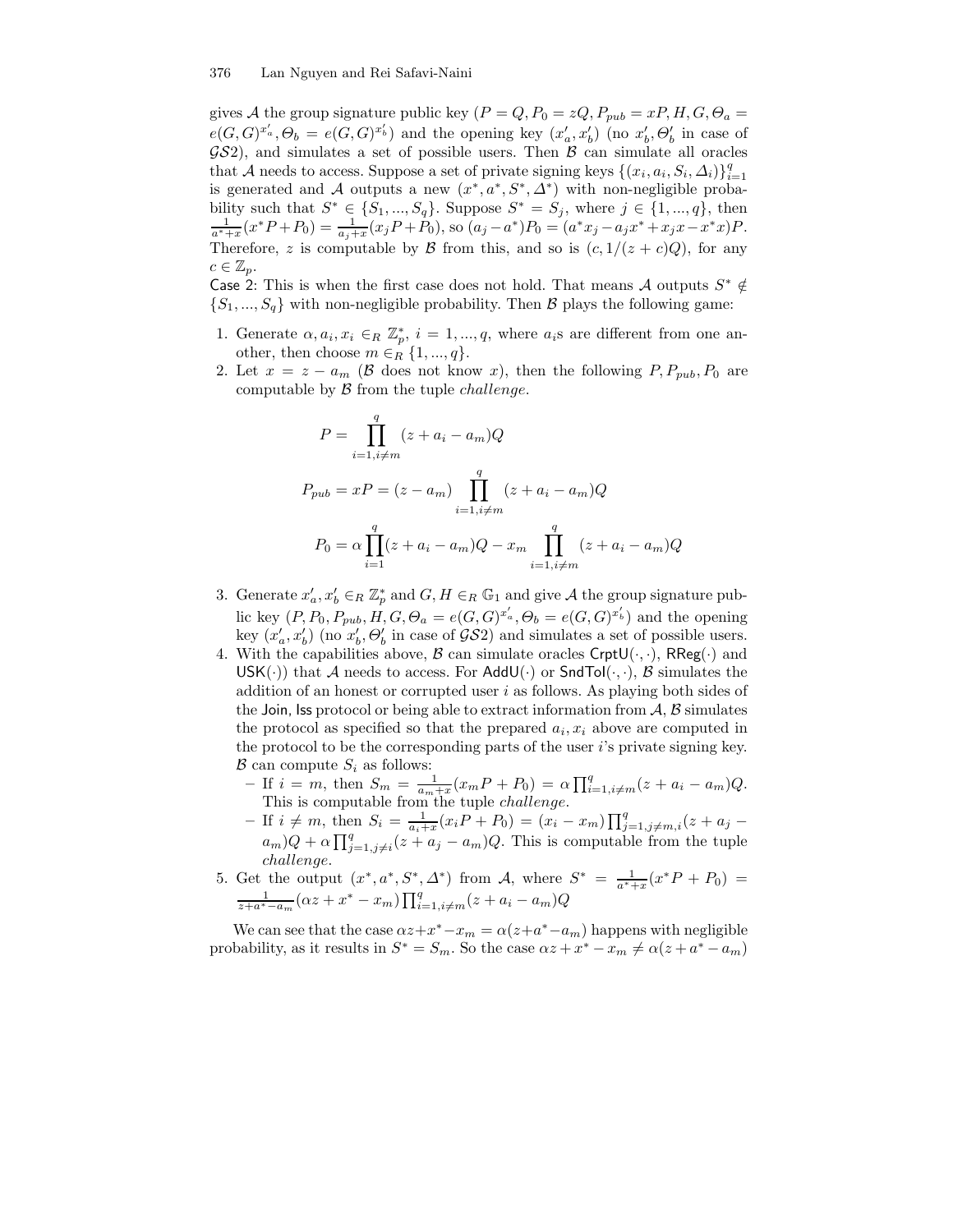happens with non-negligible probability  $\epsilon_1$ . Suppose in this case, the probability that  $a^* \in \{a_1, ..., a_q\}$  is  $\epsilon_2$ . Then the probability that  $a^* \notin \{a_1, ..., a_q\} \setminus \{a_m\}$  is  $\epsilon_1 - \frac{q-1}{q} \epsilon_2$  (as  $m \in_R \{1, ..., q\}$ ), which is also non-negligible if q is polynomially bound by the security parameter l. If  $\alpha z + x^* - x_m \neq \alpha (z + a^* - a_m)$  and  $a^* \notin \{a_1, ..., a_q\} \setminus \{a_m\}$ , then  $\frac{1}{z+a^* - a_m}Q$  is computable from the tuple *challenge* and  $S^*$  and so  $\mathcal B$  can compute  $(c, \frac{1}{z+c}Q)$ , where  $c = a^* - a_m$ .

## 4 Variations

## 4.1 Weak Anonymity requirement

We introduce this security requirement to account for a class of group signature schemes, including ACJT00 scheme, which can not be proved to achieve Anonymity requirement. Weak Anonymity requirement is defined exactly the same as Anonymity requirement, except that the adversary does not have access to the  $Open(\cdot, \cdot)$  oracle. In practice, when the opener is assumed to be uncorrupted as in Anonymity requirement, it could be hard for the adversary to have access to the Open oracle. As Open oracle is not used in the conventional list of requirements, the same argument as in [4] shows that Weak anonymity, Traceability and Non-frameability are sufficient to imply the conventional list of requirements.

## 4.2 A Variant Group Signature scheme,  $\mathcal{G}S2$

The scheme  $\mathcal{G}S2$  is the same as  $\mathcal{G}S1$ , except that in the signature,  $\Delta_i$  is encrypted by El Gamal<sup>BP1</sup> encryption scheme instead of El Gamal<sup>BP2</sup>. So in  $GKg$ ,  $x'_b$  and  $\Theta_b$  are not generated and in GSig,  $\Delta_i$  is encrypted by El Gamal<sup>BP1</sup> public key  $(G, \Theta_a)$  as  $(E_a = tG, \Lambda_a = \Delta_i \Theta_a^t)$ . So there is no  $E_b$ ,  $\Lambda_b$  or  $\varsigma$  in the signature and in the executions of GSig, GVf, Open and Judge algorithms. Security of  $\mathcal{GS}2$ is stated in Theorem 6, whose proof is shown in the full version [25].

Theorem 6. GS2 provides Correctness. GS2 provides Weak Anonymity if the Decisional Bilinear Diffie-Hellman assumption holds. GS2 provides Traceability in the random oracle model if the q-Strong Diffie-Hellman assumption holds, where q is the upper bound of the group size. GS2 provides Non-frameability in the random oracle model if the Discrete Logarithm assumption holds over the group  $\mathbb{G}_1$  and the digital signature scheme  $(K_S, Sign, Ver)$  is UNF-CMA.

## 4.3 Do ACJT00 and  $\mathcal{G}S2$  schemes provide Anonymity?

We first state the security of the ACJT00 scheme in Theorem 7. The ACJT00 scheme refers to the scheme proposed in [1], plus some simple extensions to accommodate the Judge algorithm (defining the UKg algorithm as in our scheme, using  $usk[i]$  to sign messages in the Join, Iss protocol, and verifying signatures in the Open and Judge algorithms). The methodology of the proof for Theorem 7 is very similar to the proof of Theorem 6, and the exact details of each step can be extracted from the proofs in [19].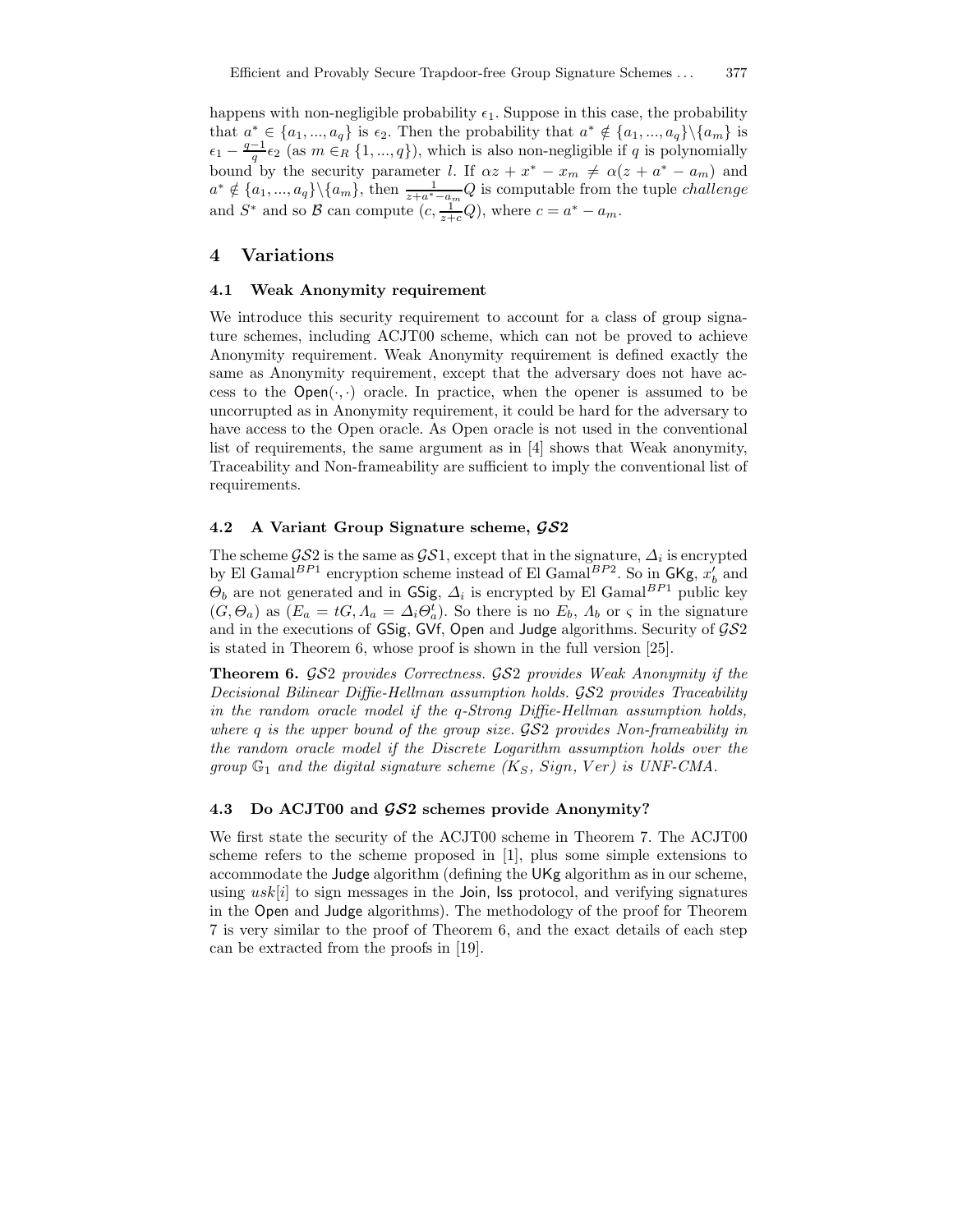Theorem 7. The ACJT00 scheme provides Correctness; Weak Anonymity if the DDH-Compo-KF assumption holds; Traceability in the random oracle model if the Strong RSA assumption holds; Non-frameability in the random oracle model if the Discrete Logarithm assumption holds over the quadratic residues group of a product of two known large primes, and the digital signature scheme for UKg is UNF-CMA. (See [19] for assumptions used in this theorem).

It is an open question if the ACJT00 and  $\mathcal{G}S2$  schemes provide Anonymity, in line with the open problem whether a combination of an El Gamal encryption (IND-CPA) and a Schnorr proof of knowledge of the plaintext can provide IND-CCA. This combination has been proved to provide IND-CCA in the random oracle model, but the proof has required either another very strong assumption [29] or is in generic model [27]. In ACJT00 and  $\mathcal{GS}2$  signatures, the identitybound information is encrypted by variations of El Gamal encryption and the other part of the signatures proves knowledge of the information. The Open oracle plays a similar role as the Decryption oracle in the model of IND-CCA.

#### 4.4 Variants based on the DDH assumption

We can build variants of  $\mathcal{G}S1$  and  $\mathcal{G}S2$ , whose security is based on the DDH assumption over the group  $\mathbb{G}_M$  instead of the DBDH (DDHV) assumption. Specifically,  $\Delta_i$  will be encrypted by the normal El Gamal encryption scheme or the twin-paradigm extension of El Gamal encryption scheme (proposed in [17]). The Open algorithm in these variant schemes requires one less pairing operation than in  $\mathcal{G}\mathcal{S}1$  and  $\mathcal{G}\mathcal{S}2$ .

We can actually provide a group signature with 4 options, where the users, the issuer and the opener use the same keys for all options. The first two options are  $\mathcal{G}S1$  and  $\mathcal{G}S2$ , offering smaller signature size and more efficient signing and verification. The last two options are the variant schemes based on the normal DDH assumption, with more efficient opening.

## 5 A Traceable Signature scheme

We extend  $\mathcal{G}S2$  to be a traceable signature scheme  $\mathcal{TS} =$ (Setup, Join, Sign, Verify, Open, Reveal, Trace, Claim, Claim-Verify) with similar advantages over the only other traceable signature scheme [18].

Setup: This is the same as  $GKg$  for  $\mathcal{GS}2$ , but the group public key also includes a  $Q \in_R \mathbb{Z}_p^*$ . The group public key is  $gpk = (P, P_0, P_{pub}, Q, H, G, \Theta_a)$ , the issuing key is  $ik = x$ , and the opening key is  $ok = x'_a$ . Choose a hash function  $\mathcal{H}_3$ :  ${0,1}^* \rightarrow \mathbb{Z}_p$  (a random oracle).

Join: This protocol is the same as the Join, Iss protocol in Section 3.2, except for the following. The GM also chooses  $\bar{x}_i \in_R \mathbb{Z}_p^*$ , computes  $S_i = \frac{1}{a_i + x}(P_i + \bar{x}_i Q + P_0)$ at step 5 and sends the user  $a_i, S_i, \bar{x_i}$  at step 6. In the last step, the user computes  $\Delta_i = e(P, S_i)$ , verifies if  $e(a_i P + P_{pub}, S_i) = e(P, x_i P + \bar{x_i} Q + P_0)$ , and stores the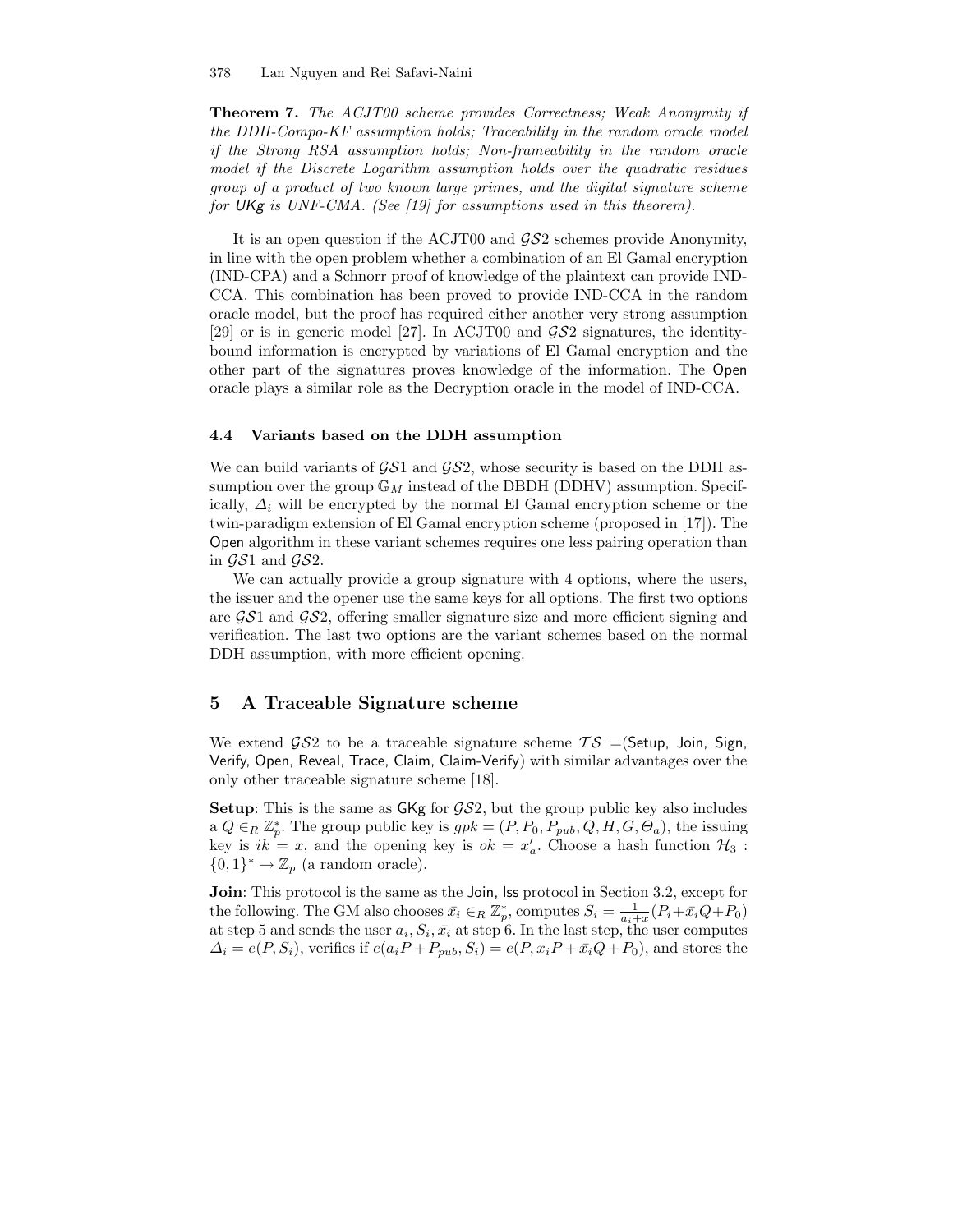private signing key  $gsk[i] = (x_i, \bar{x}_i, a_i, S_i, \Delta_i)$ . The GM also computes  $\Delta_i$  and stores it with the protocol's transcript.

**Sign:** The algorithm for an user i to sign a message  $m \in \{0, 1\}^*$  is as follows.

- 1. Compute  $E_a = tG$ ,  $\Lambda_a = \Lambda_i \Theta_a^t$ ,  $\Upsilon_1 = \Theta_a^{\bar{x}_i r}$ ,  $\Upsilon_2 = \Theta_a^r$ ,  $\Upsilon_3 = \Theta_a^{x_i r'}$  and  $\varUpsilon_4 = \varTheta_a^{r'}$ , where  $t, r, r' \in_R \mathbb{Z}_p^*$ .
- 2. Generate  $r_1, ..., r_3, k_0, ..., k_6 \in_R \mathbb{Z}_p^*$  and compute
	- (a)  $U = r_1(a_i P + P_{pub}); V = r_2 S_i; W = r_1 r_2(x_i P + \bar{x_i} Q + P_0); X = r_2 U +$  $r_3H$ ;  $T_1 = k_1P + k_2P_{pub} + k_0H$ ;  $T_2 = k_3P + k_6Q + k_2P_0$ ;  $T_3 = k_4U + k_0H$ ;  $T_4 = k_5 G - k_4 E_a; \, H = \Theta_a^{k_5} \Lambda_a^{-k_4}; \, \Psi_1 = \Upsilon_1^{-k_2} \Upsilon_2^{k_6}; \, \Psi_2 = \Upsilon_3^{-k_2} \Upsilon_4^{k_3}.$
	- (b)  $c = H_3(P||P_0||P_{pub}||H||G||\Theta||E_a||A_a||E_b||A_b||S||U||V||W||X||T_1||...||T_4$  $||\Pi||\Psi_1||\Psi_2||m$ .
	- (c) Compute in  $\mathbb{Z}_p$ :  $s_0 = k_0 + cr_3$ ;  $s_1 = k_1 + cr_1r_2a_i$ ;  $s_2 = k_2 + cr_1r_2$ ;  $s_3 = k_3 + cr_1r_2x_i$ ;  $s_4 = k_4 + cr_2$ ;  $s_5 = k_5 + cr_2t$ ;  $s_6 = k_6 + cr_1r_2\bar{x_i}$
- 3. Output the signature  $(c, s_0, ..., s_6, U, V, W, X, E_a, \Lambda_a, \Upsilon_1, \Upsilon_2, \Upsilon_3, \Upsilon_4)$  for m.

**Verify:** The verification algorithm for  $m, (c, s_0, ..., s_6, U, V, W, X, E_a, \Lambda_a, \Upsilon_1, \Upsilon_2,$  $T_3, T_4$ ) outputs accept if and only if the following two equations hold: (i)  $e(U, V)$  $= e(P, W)$  and (ii)  $c = H_3(P||P_0||P_{pub}||H||G||\Theta||E_a||A_a||E_b||A_b||S||U||V||W||X$  $||s_1P + s_2P_{pub} + s_0H -cX||s_3P + s_6Q + s_2P_0 - cW||s_4U + s_0H -cX||s_5G - s_4E_a$  $||\Theta_a^{s_5}A_a^{-s_4}e(R,cV)||\varUpsilon_1^{-s_2}\varUpsilon_2^{s_6}||\varUpsilon_3^{-s_2}\varUpsilon_4^{s_3}||m)$ 

**Open:** To open m and its valid signature  $(c, s_0, ..., s_5, U, V, W, X, E_a, \Lambda_a, \Upsilon_1, \Upsilon_2,$  $Y_3, Y_4$ ) to find the signer, the GM computes  $\Delta_i = \Lambda_a e(E_a, G)^{-x'_a}$  and finds the corresponding entry  $i$  in the table of stored Join transcripts. The GM returns  $i$ and a non-interactive zero-knowledge proof  $\varrho$  of knowledge of  $x_a$  so that  $\Theta_a =$  $e(G, G)^{x'_{a}}$  and  $\Lambda_{a}/\Delta_{i} = e(E_{a}, G)^{x'_{a}}$  (see [12] for this proof).

**Reveal and Trace:** Given the Join transcript of user  $i$ , the GM recovers the tracing trapdoor  $trace_i = \bar{x_i}$ . Given  $trace_i$  and a message-signature pair, a designated party recovers  $\mathcal{Y}_1$  and  $\mathcal{Y}_2$  and checks if  $\mathcal{Y}_1 = \gamma_2^{\bar{x}_i}$ . If the equation holds, the tracer concludes that user  $i$  has produced the signature.

Claim and Claim-Verify: Given a message-signature pair, a user  $i$  can claim that he is the signer by recovering  $\gamma_3$  and  $\gamma_4$  and producing a non-interactive proof of knowledge of the discrete-log of  $\gamma_3$  base  $\gamma_4$ . Any party can run Claim-Verify by verifying the signature and the proof.

**Security.** The security of  $TS$  is stated in Theorem 8. The proof of this theorem uses techniques similar to those in [18] and arguments similar to the proofs for our group signature schemes.

**Theorem 8.** In the random oracle model,  $TS$  provides (i) security against misidentification attacks based on the q-SDH and the DDH assumptions, where q is the upper bound of the group size; (ii) security against anonymity attacks based on the DBDH and DDH assumptions; (iii) security against framing attacks based on the DL assumption.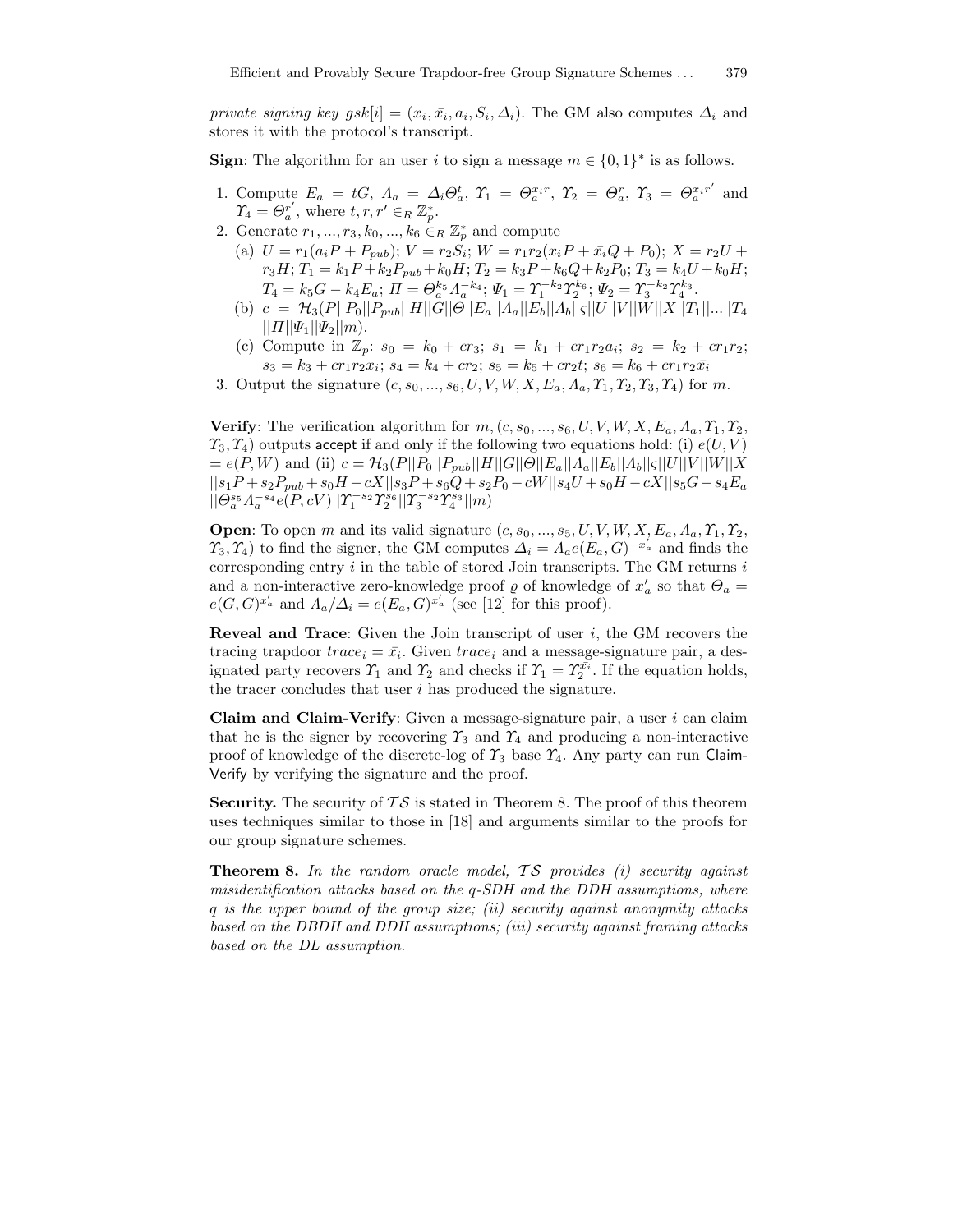## 6 Efficiency

The sizes of signatures and keys in our schemes are much shorter than those used in the Strong-RSA-based schemes at a similar level of security. This difference grows when higher level of security is required. In this section, we compare sizes in our new group signature schemes with those in ACJT00 scheme. We assume that our scheme is implemented using an elliptic curve or hyperelliptic curve over a finite field. p is a 170-bit prime,  $\mathbb{G}_1$  is a subgroup of an elliptic curve group or a Jacobian of a hyperelliptic curve over a finite field of order  $p. \mathbb{G}_M$  is a subgroup of a finite field of size approximately  $2^{1024}$ . A possible choice for these parameters can be found in [8], where  $\mathbb{G}_1$  is derived from the curve  $E/GF(3^i)$ defined by  $y^2 = x^3 - x + 1$ . We assume that system parameters in ACJT00 scheme are  $\epsilon = 1.1$ ,  $l_p = 512$ ,  $k = 160$ ,  $\lambda_1 = 838$ ,  $\lambda_2 = 600$ ,  $\gamma_1 = 1102$  and  $\gamma_2 = 840$ . We summarize the result in Table 1.

Table 1. Comparison of sizes (in Bytes)

|                                                                      | $\sum_{k=1}^{\infty}$ Signature $\int g p k  g s k  i k \cdot  g k $ |               |  | Security                       |
|----------------------------------------------------------------------|----------------------------------------------------------------------|---------------|--|--------------------------------|
| ACJT00                                                               | 1087                                                                 |               |  | 768 370 128 128 Weak Anonymity |
| $\mathcal{G}S1$                                                      | 597                                                                  | 363 192 22 44 |  | Anonymity                      |
| $\overline{\mathcal{G}}\overline{\mathcal{S}}\overline{\mathcal{S}}$ | 384                                                                  |               |  | 235 192 22 22 Weak Anonymity   |

Acknowledgements. Authors thank anonymous referees of Asiacrypt 2004 for constructive comments and Fangguo Zhang for helpful discussions.

## References

- 1. G. Ateniese, J. Camenisch, M. Joye, and G. Tsudik. A practical and provably secure coalition-resistant group signature scheme. CRYPTO 2000, Springer-Verlag, LNCS 1880, pp. 255-270.
- 2. G. Ateniese, and B. de Medeiros. Efficient Group Signatures without Trapdoors. ASIACRYPT 2003, Springer-Verlag, LNCS 2894, pp. 246-268.
- 3. G. Ateniese, and B. de Medeiros. Security of a Nyberg-Rueppel Signature Variant. Cryptology ePrint Archive, Report 2004/093, http://eprint.iacr.org/.
- 4. M. Bellare, H. Shi, and C. Zhang. Foundations of Group Signatures: The Case of Dynamic Groups. Cryptology ePrint Archive: Report 2004/077.
- 5. D. Boneh, and X. Boyen. Short Signatures Without Random Oracles. EURO-CRYPT 2004, Springer-Verlag, LNCS 3027, pp. 56-73.
- 6. D. Boneh, and X. Boyen. Efficient Selective-ID Secure Identity-Based Encryption Without Random Oracles. EUROCRYPT 2004, Springer-Verlag, LNCS 3027, pp. 223-238.
- 7. D. Boneh, X. Boyen, and H. Shacham. Short Group Signatures. CRYPT0 2004, Springer-Verlag, LNCS, to appear.
- 8. D. Boneh, B. Lynn, and H. Shacham. Short signatures from the Weil pairing. ASIACRYPT 2001, Springer-Verlag, LNCS 2248, pp.514-532.